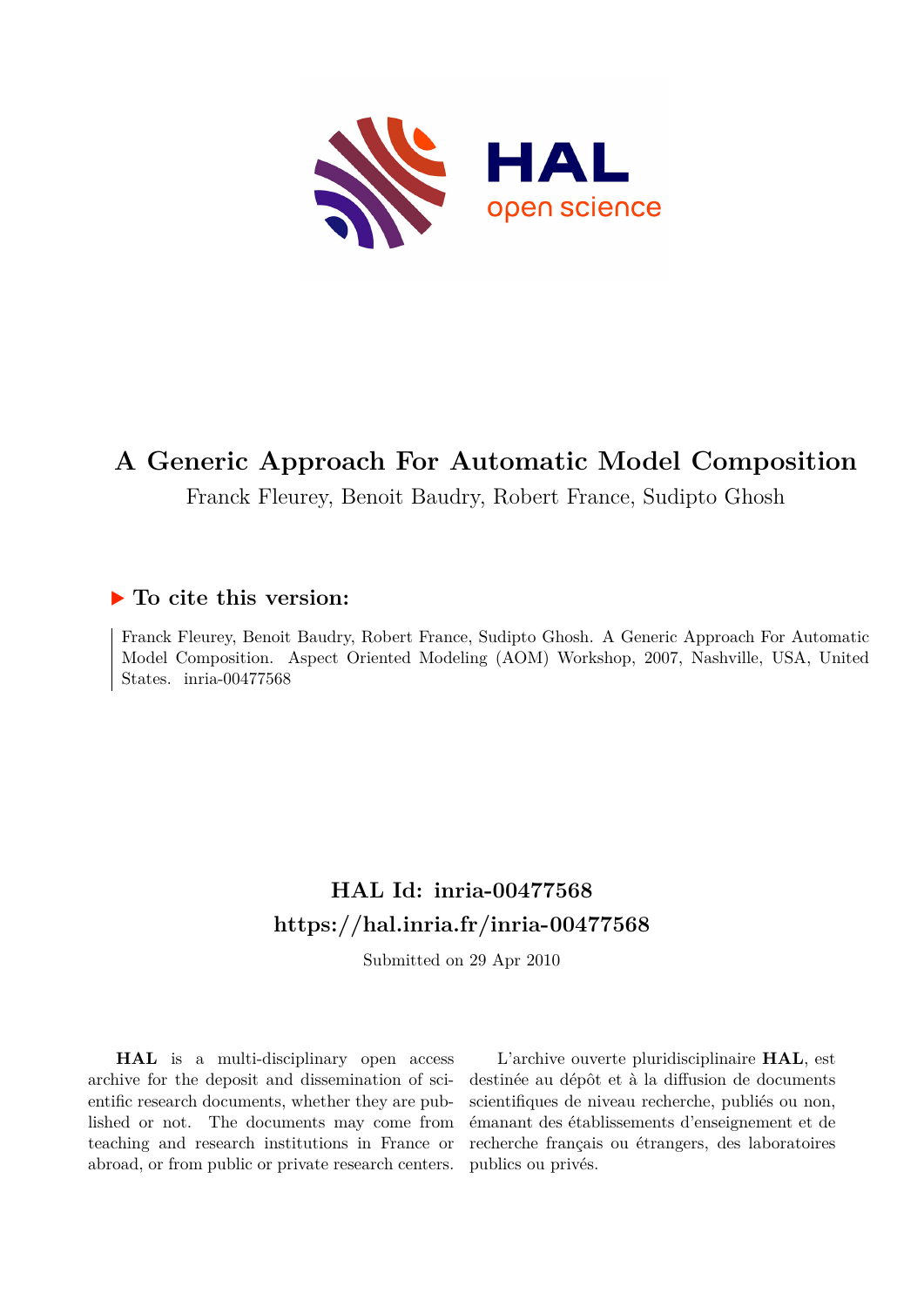## **A Generic Approach For Automatic Model Composition**

Franck Fleurey<sup>1</sup>, Benoit Baudry<sup>1</sup>, Robert France<sup>2</sup> and Sudipto Ghosh<sup>2</sup>

<sup>1</sup>IRISA/INRIA – Université de Rennes 1, Campus Universitaire de Beaulieu, 35042 Rennes, France {bbaudry, ffleurey}@irisa.fr 2 <sup>2</sup>Colorado State University, Fort Collins, CO, USA {france, ghosh}@cs.colostate.edu

**Abstract**. Analyzing and modelling a software system with separate views is a good practice to deal with complexity and maintainability. When adopting such a modular approach for modelling, it is necessary to have the ability to automatically compose models to build a global view of the system. In this paper we propose a generic framework for composition that is independent from a modelling language. We define a process for adapting this framework to particular modelling language (defined with a metamodel) and illustrate how the generic composition has been specialized for class diagrams.

## **1 Introduction**

When using aspect-oriented modelling to build the model for a large system, the modellers identify different views. They model each view and reason about these separate models. They can also perform validation tasks on each model, for example using model checking techniques. Once all these models have been correctly built in isolation, it is necessary to compose these different models. The composed model can be used to

- check the global consistency of the system's model,
- better understand the interactions across the composed views
- analyze interactions to identify conflicts and undesirable emergent behaviours

When the models are small enough and developed by a single or a couple of designers, they can be composed manually. However, in most cases, the models are too large to be composed manually and it is necessary to develop an automatic composition operator to ensure that all the elements in the model are handled. Moreover, an automatic composition operator allows the designer to try different solutions for composition that correspond to different decision (e.g., try different orders for composition, or different solutions for one view…).

There exist several solutions to automatically compose models in different languages (class diagrams [1, 2], statecharts [3], sequence diagrams [4]…). If there is no composition operator for one modelling language, it is necessary to build a completely new operator for this language. In the future, there might be more and more domain-specific modelling language developed for model-driven development. In that case, we do not want to generate a new algorithm and a new environment for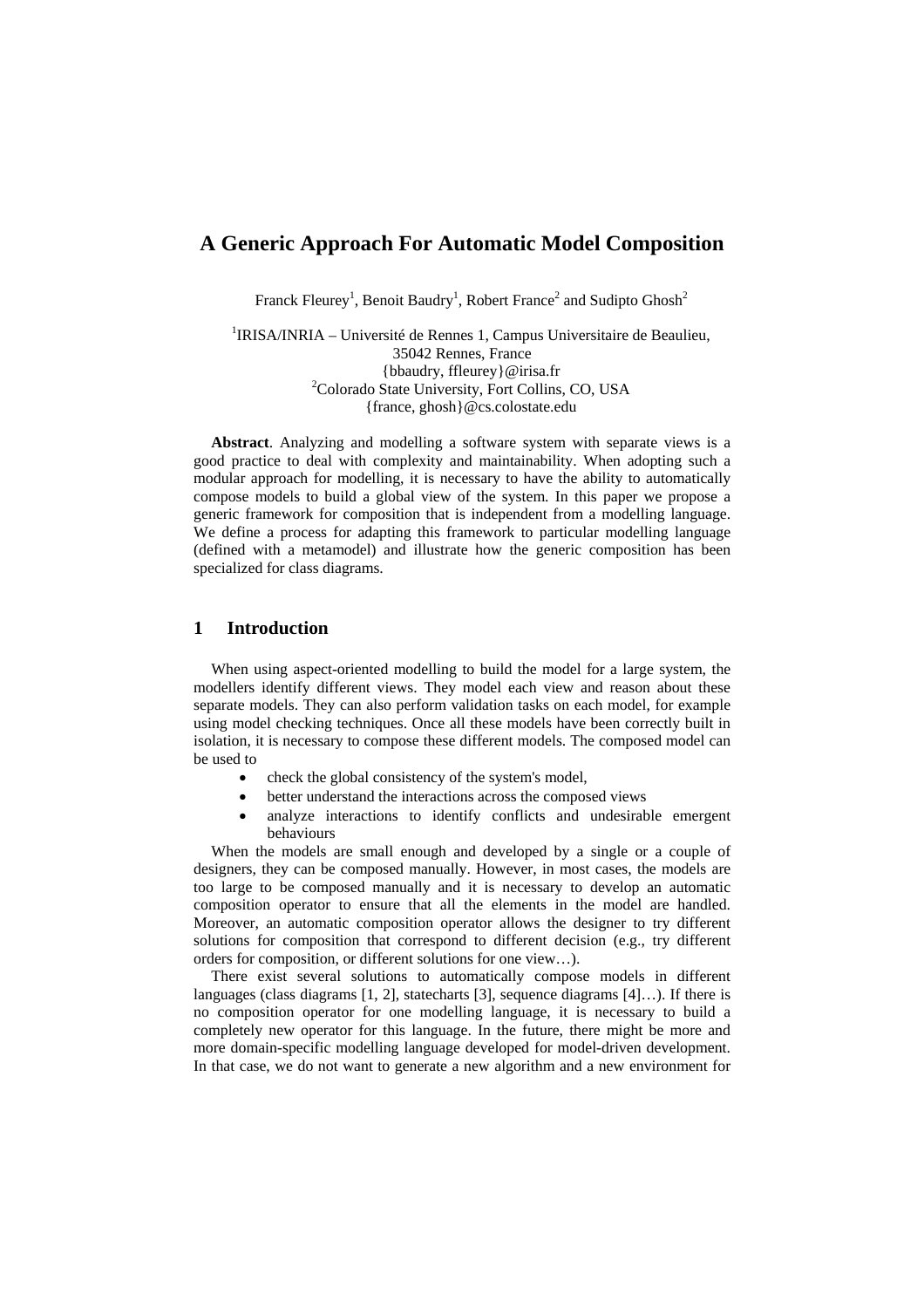each language. It becomes necessary to reuse algorithmic and design knowledge from composition operators in other languages.

In this paper we propose a generic framework for automatic model composition. There are two main steps for composition: matching and merging. The matching step is specific to a modelling language. It specifies which element in the language can match and how they can match. The merge step can be defined independently from any language. The framework we propose implements a generic merge operator. It defines, how two model elements that match are merged, as well as a mechanism for conflict detection. The framework also implements a language to specify composition directives as they are defined by Reddy et al. [2] and specifies a clear interface to specify a match operator. This framework can then be specialized for a particular metamodel in order to add composition capabilities to a particular language.

In section 2 we discuss the generic framework for model composition. In section 3 we explain how this framework can be specialized to add composition capabilities to a particular metamodel and in section 4 we illustrate this specialization on an example.

### **2 A generic framework for model composition**

This section describes the generic composition algorithm that is implemented in the generic composition framework. The composition mechanism implemented in this framework is structured in two major steps:

- 1 **Matching**: identifies model elements that describe the same concepts in the different models that have to be composed.
- 2 **Merging**: matched model elements are merged to create new model elements that represent an integrated view of the concepts.

The merging operator builds a new model from two models. It merges elements that match according to the matching operator and creates new elements in the target composed model. This operator is independent of a specific domain. It consists in going through the set of elements that match in both input models and if they can be merged the operator creates a new model element in the output model. If the elements can not be merged, a conflict is detected that has to be solved. This happens when elements that match based on a subset of their properties (*e.g.*, when merging two class diagrams, classes with same names match) can not be merged because of other properties that do not match (*e.g.*, if there is one concrete class and one abstract class). The whole process of conflict detection and model elements creation is generic.

The semantics of matching is domain specific. The knowledge for detecting model elements that describe the same concept is based on information dependent on the meaning of the model. Thus, the matching operation has to be specialized for each modelling language. However, in order to interact correctly with the merging operator, the matching operator has to have a clear interface.

The generic framework described in this section implements the behaviour of the merging operator and offers a precise interface for the definition of the matching operator. The framework can then be specialized by providing specific matching operators through this interface.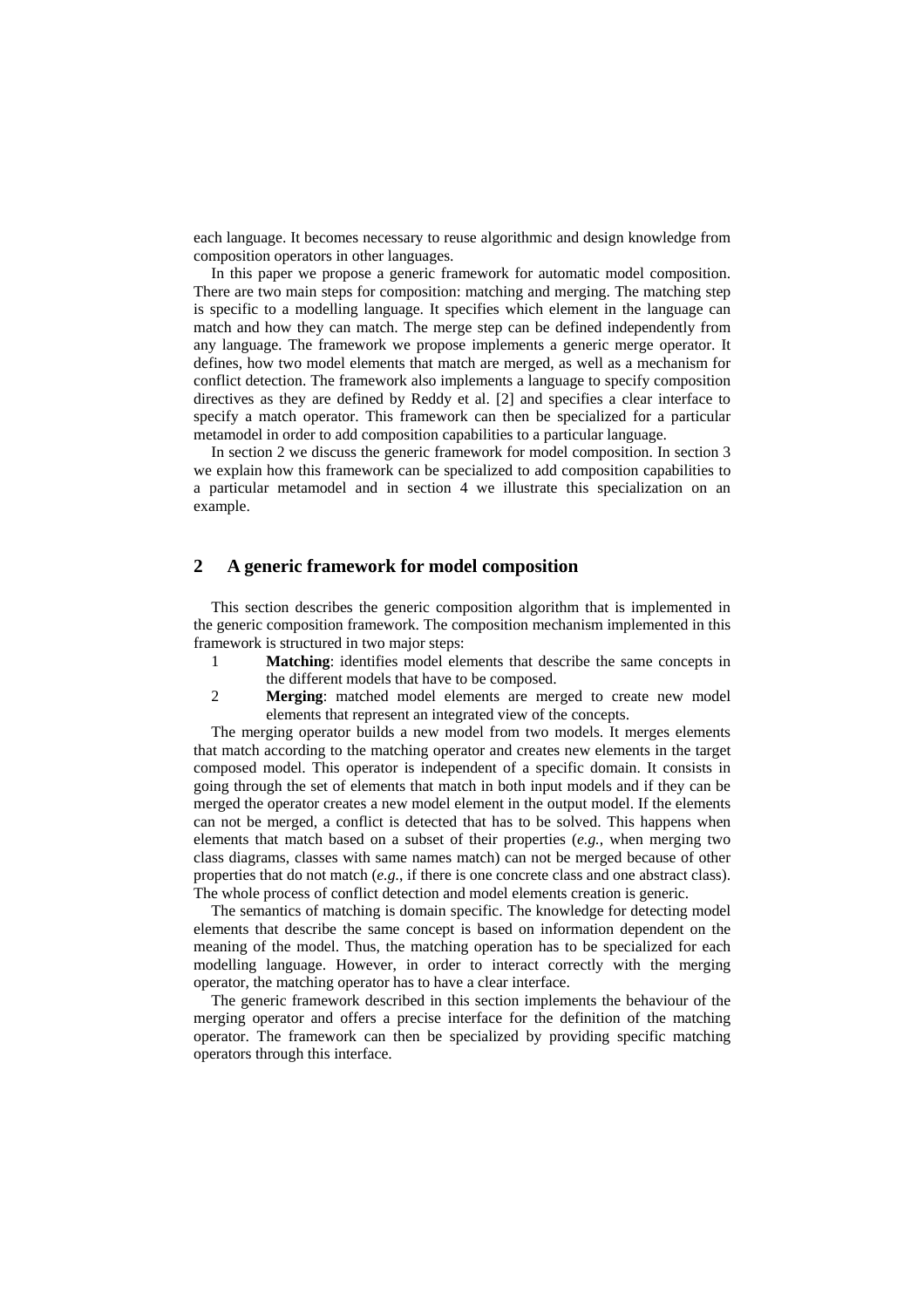#### **2.1 Generic framework for composition**

Figure 1 describes the class diagram of the generic composition framework. It defines the interface of a matching operator for a specific metamodel and it implements the merging operator that is independent of any metamodel.

The abstract operation getSignature in MERGEABLE has to be specialized to define the algorithm for matching elements. The getSignature operation defines the signature of the model elements. This signature is compared with the signature of other model elements to check if these elements have to be merged. A default comparison is implemented in the equals operation of STRINGSIGNATURE. This operation can be specialized in other subclasses of SIGNATURE in order to compare signatures which are more complex than simple strings.

For example, two methods in a class diagram can match because they have the same name or because they have the same name and the same parameters. In the first case, the getSignature operation will return the name of the methods and the default equals is sufficient. In the second case getSignature will return the name and the list of parameters and it is necessary to redefine the equals operation.

The merge operation in class MERGEABLE implements the generic algorithm for merging two model elements. The complete algorithm is defined in [5]. If two model elements match according to their signature, this operation tries to merge them into a new model elements. The algorithm compares the values of each property of the elements to merge to detect possible conflict. If no conflict is detected the new model element is created, otherwise the conflict must be solved using composition directives.

The class CompositionContext contains the data structures and utility methods that are used by the merge operation in order to create the merged elements and keep a traceability information between the input models and the composed model.



**Figure 1 – Generic framework for Composition** 

#### **2.2 The composition directives**

Modellers can specify composition directives that are used during composition to force matches, disallow merges, and to override default merge rules. Two types of composition directives are currently supported in the composition metamodel: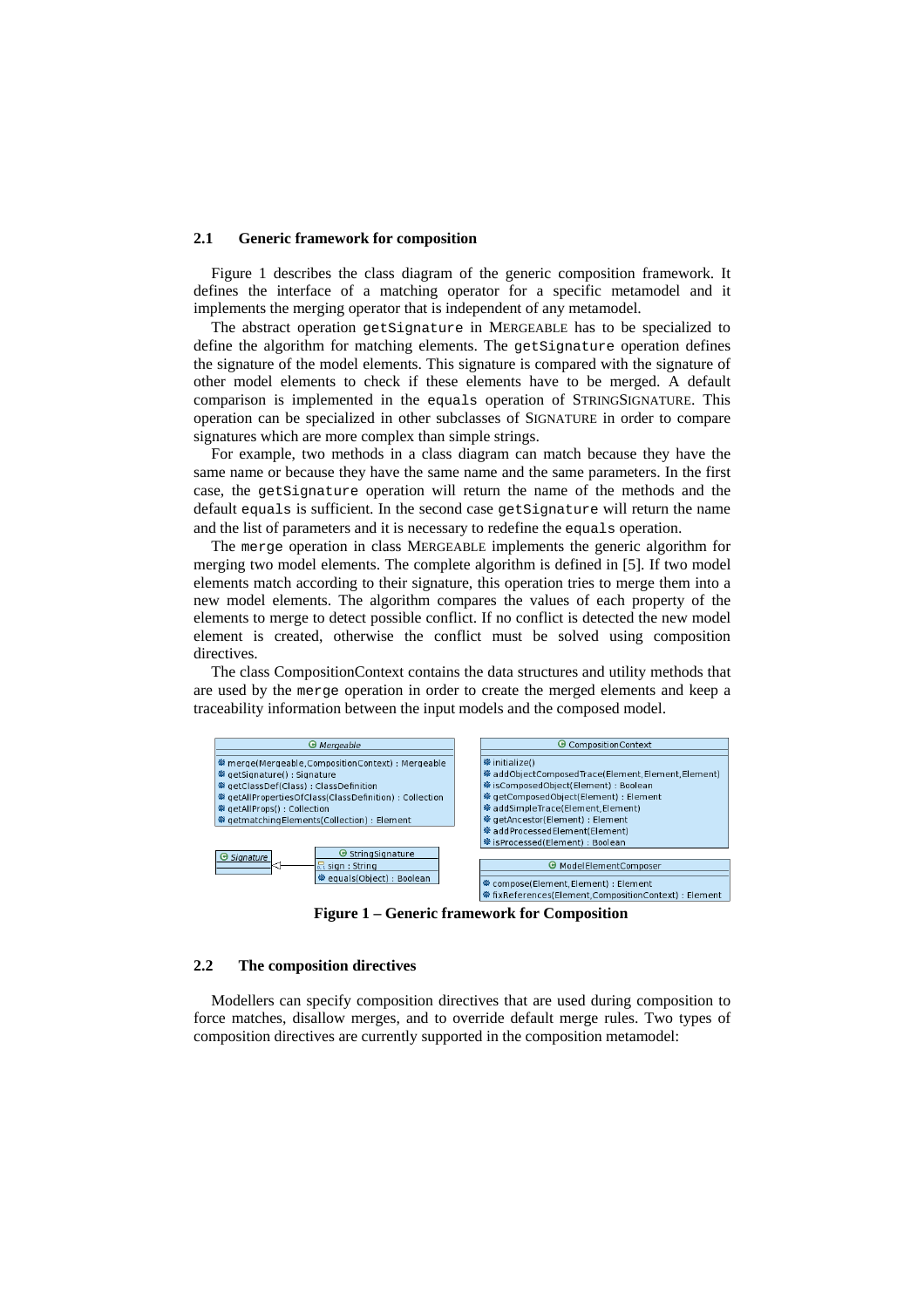- **Pre-Merge Directives:** These directives specify simple model modifications that are to be made before the models are merged. These changes will force or disallow element matches. These directives can specify renaming model elements, removing or adding elements.
- **Post-Merge Directives**: These directives specify simple modifications to the merged model. For example, it may be the case that a security view requires the removal of associations that are present in other views. This restriction can be specified as post-merge directives that remove these associations from the merged model.

The language for model directives is domain independent and is part of the generic composition framework. The metamodel for this language is shown Figure 2. There are two main types of directives: CREATE and CHANGE directives. CREATE directives are used to create new model elements. CHANGE directives are used to modify model elements. These directives can be used to remove an element from a namespace, set a property value associated with an element, and add an element to a namespace. A CHANGE directive is associated with a reference to the model element it modifies.

A SET directive is associated with two instances of ELEMENTREF one is the target property and the other is the new value for the property. Elements can be reference by (1) a name that is an instance of NAMEREF, (2) their literal value, or (3) a unique identifier that is an instance of IDREF.



**Figure 2 – The composition directives language** 

## **3 Specializing the framework for a particular metamodel**

This section summarizes how to specialize the generic framework to add composition capabilities to a metamodel. The framework has been defined in such a way that it can be specialized for any metamodel that conforms to EMOF. The specialization process is described in Figure 3.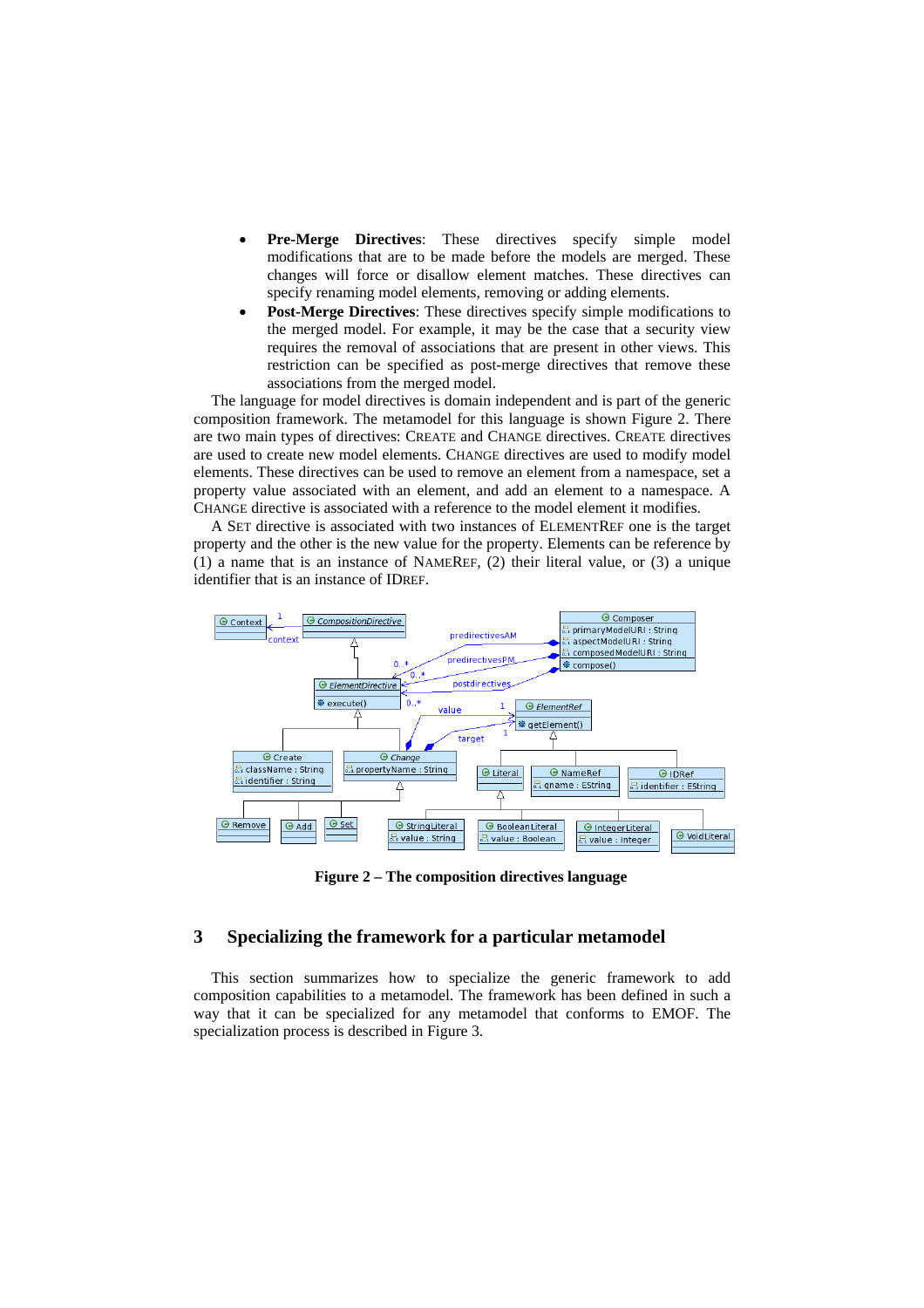

**Figure 3 – Adding composition capabilities in a metamodel** 

To specialize the generic composition framework, for a metamodel M, it is necessary to define a *composition strategy*. This strategy specifies which elements of the metamodel can be merged. This consists in selecting the classes in the metamodel that will have composition capabilities, *i.e.*, the classes which instances will be composable in models that conform to M. The strategy defines the equality between elements, and the signature of these elements.

The composition strategy is a model with major parts: the classes of the metamodel M that are mergeable and how the signatures are computed and the classes that define comparison between signatures. The classes of M that are mergeable inherit from MERGEABLE in the strategy and they implement the getSignature operation. The other classes of the strategy specialize the SIGNATURE class of the generic framework. These subclasses specialize the equals operation that defines the equality between two model elements. We can notice that the generic framework defines a default behaviour for the equals operation. Thus, it is not mandatory to specialize the SIGNATURE class.

Once the strategy is modelled it can be composed with the metamodel M. As a result of the composition, the metamodel M is augmented with the classes and methods that are necessary to provide composition capabilities. Moreover, the resulting metamodel M' inherits form all the operations implemented in the generic framework through inheritance relationships with the MERGEABLE and SIGNATURE classes.

M' is obtained using the composition mechanism of Kermeta<sup>1</sup> [6]. This composition only allows adding operations and classes in a metamodel and ensures that every model that conforms to the original metamodel can be viewed as an

l

 $<sup>1</sup>$  It can be noticed that the composition operation in Kermeta is a specialization of</sup> the generic framework presented here..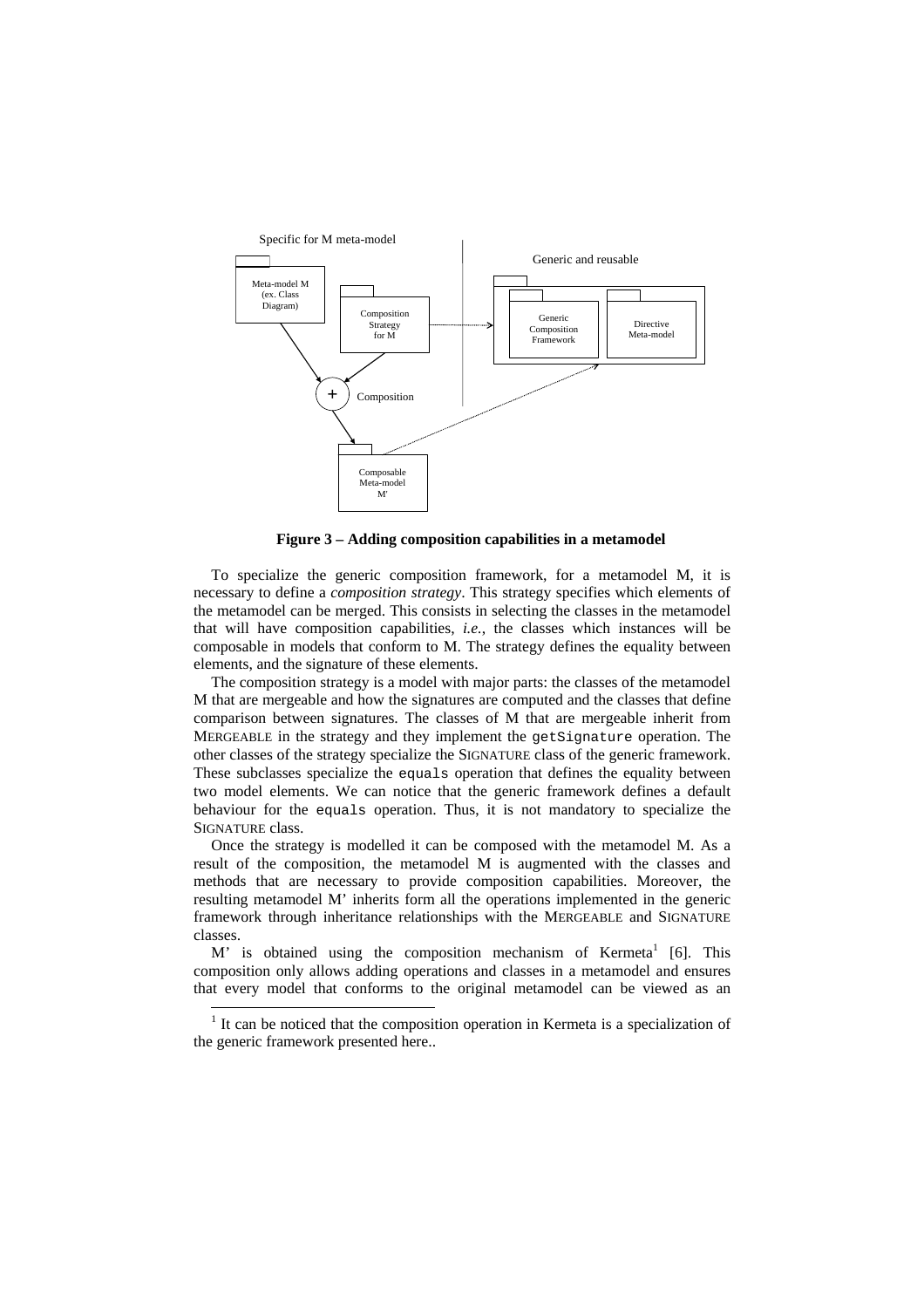instance of the composed metamodel. Thus the models that conform to M also conform to M' and can be composed thanks to the capabilities added in M'.

## **4 An example for composing Ecore models**

In this section we illustrate the specialization of the framework to compose models that conform to the Ecore metamodel. Figure 4 shows the Ecore metamodel that is very close to the metamodel for class diagrams. The metamodel defines packages that are composed of classifiers. There are two types of classifiers: classes or data types. The enumeration is the only data type present here. Classes are composed of structural features which can be attributes or references to other classes. Classes also contain operations which have attributes. This metamodel can be seen as a simplified metamodel for class diagrams.

For the composition of two models that conform to the Ecore metamodel, it is necessary to define a specific matching operator. The merging operator is reused from the generic framework. Figure 5 shows the model of the composition strategy for Ecore models. This model specializes the generic framework to define a specific matching operator for Ecore models.



**Figure 4 – The Ecore metamodel**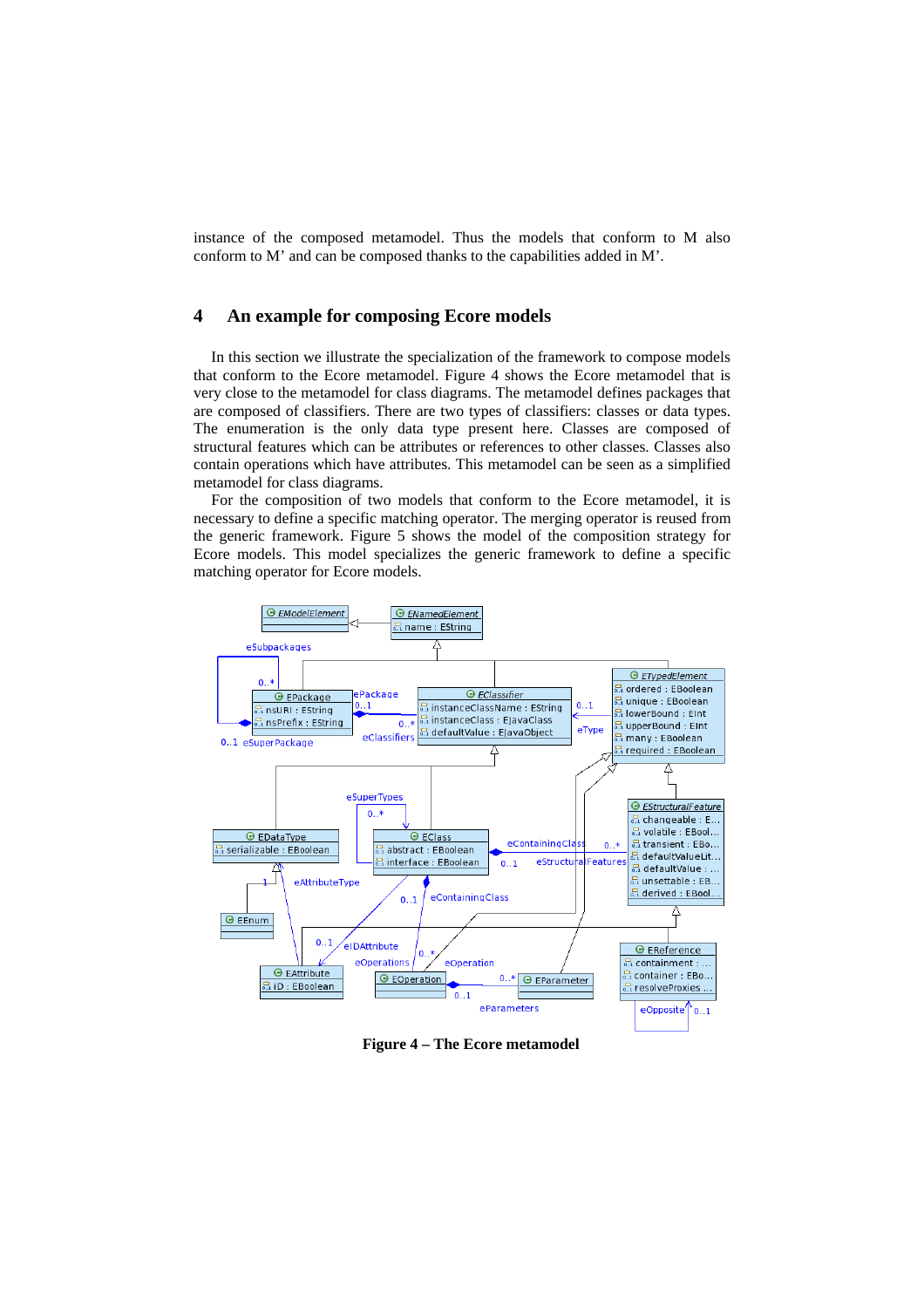According to the model in Figure 5, EMODELELEMENT (of the Ecore metamodel) inherits from MERGEABLE (from the generic framework). This means that all model elements from Ecore have to implement the getSignature operation. However, the operation only has to be implemented three times in the case of the Ecore metamodel. A default signature corresponding to their name is associated with all ENAMEDELEMENT. This signature is used to match classes, data types, attributes and references. For operations and parameters specific signatures have to be defined. Two operations will match only if they have the same names, parameters that match and the same return type. Two parameters will match only if they have both the same name and the same type.



**Figure 5 – The composition strategy model for Ecore** 

Both the generic framework presented in the previous section and its specialization for adding composition capabilities to the Ecore meta-model have been implemented in an open-source tool called Kompose [7]. Kompose was built using the Kermeta language and integrated in the Eclipse IDE as a plug-in. A complete demo of the tool can be found in [7]. Figure 6 presents an excerpt of the Kermeta listing corresponding to the extension depicted in Figure 5. The first line specifies the working package and the second line imports the original Ecore meta-model. The class EMODELELEMENT is then reopened to add the inheritance relation to class MERGEABLE of Kompose and the class ENAMEDELEMENT is reopened to specify how signatures should be computed. These extensions do not break the conformance of existing Ecore models and thus allow directly composing them.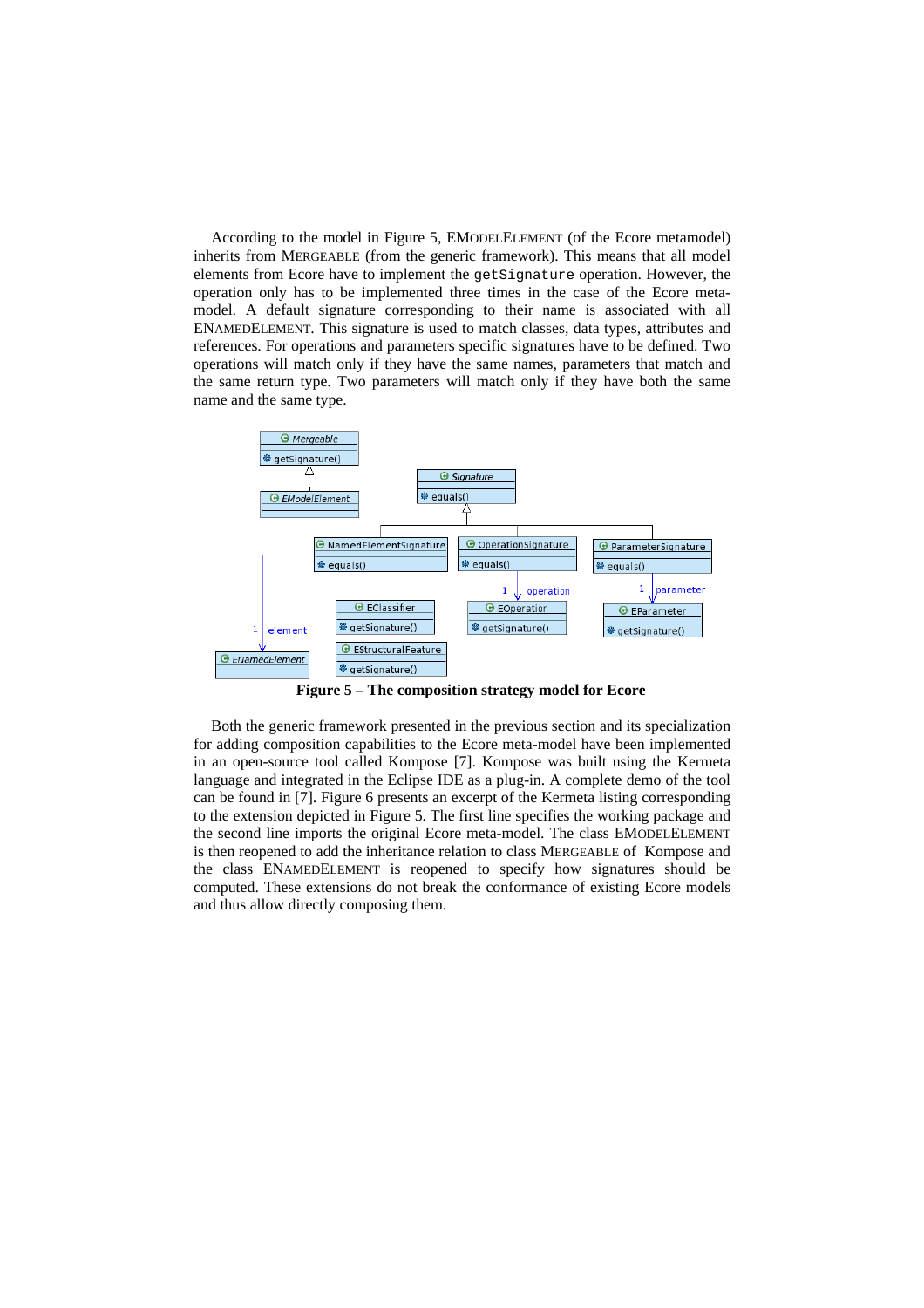```
package ecore;
require "http://www.eclipse.org/emf/2002/Ecore"
@aspect "true"
class EModelElement inherits kompose::Mergeable {}
@aspect "true"
class ENamedElement
{
  method getSignature() : kompose::Signature is do
   var s : kompose::StringSignature init
    kompose::StringSignature.new
   s.sign := name
   result := s
  end 
}
```
**Figure 6 – The composition strategy model for Ecore** 

## **5 Conclusion**

In this paper we detailed a reusable framework for model composition. This framework implements a generic model composition operator that can be specialized for any specific meta-model. This operator is based on signatures associated with model elements for matching objects and uses a generic algorithm for merging objects. We have defined a generic composition directive language for the resolution of potential composition conflicts. It allows both to adapt input models and to fix the composed model. The proposed technique has been implemented as an open-source tool using the Kermeta language.

The main advantage of the proposed approach is to allow easily defining composition operators for new modelling languages. This is especially interesting in a context where domain specific modelling languages are more and more popular. The generic framework is specialized by decorating the meta-model of the language with signatures. These signatures allow capturing semantic elements of the modelling language in order to produce a meaningful composition operator.

The principal limitation of the proposed approach is that to be reusable the framework only relies on the structure of the models to compose. The signatures are the only elements which can be used to take into account some semantics of models to compose. Our current experiments show that it is not an issue when working with structural models such as class diagrams, database schemas or components model but it becomes a clear limitation when working with modelling languages such as sequence diagrams.

To produce a meaningful composition operator for sequence diagrams, the order in which events and messages have to be composed is based on the semantics of sequence diagrams [8]. Using the current version of our composition framework, the only way to implement such a composition operator is to redefine the generic merge operation for the classes of the sequence diagram meta-model which contain